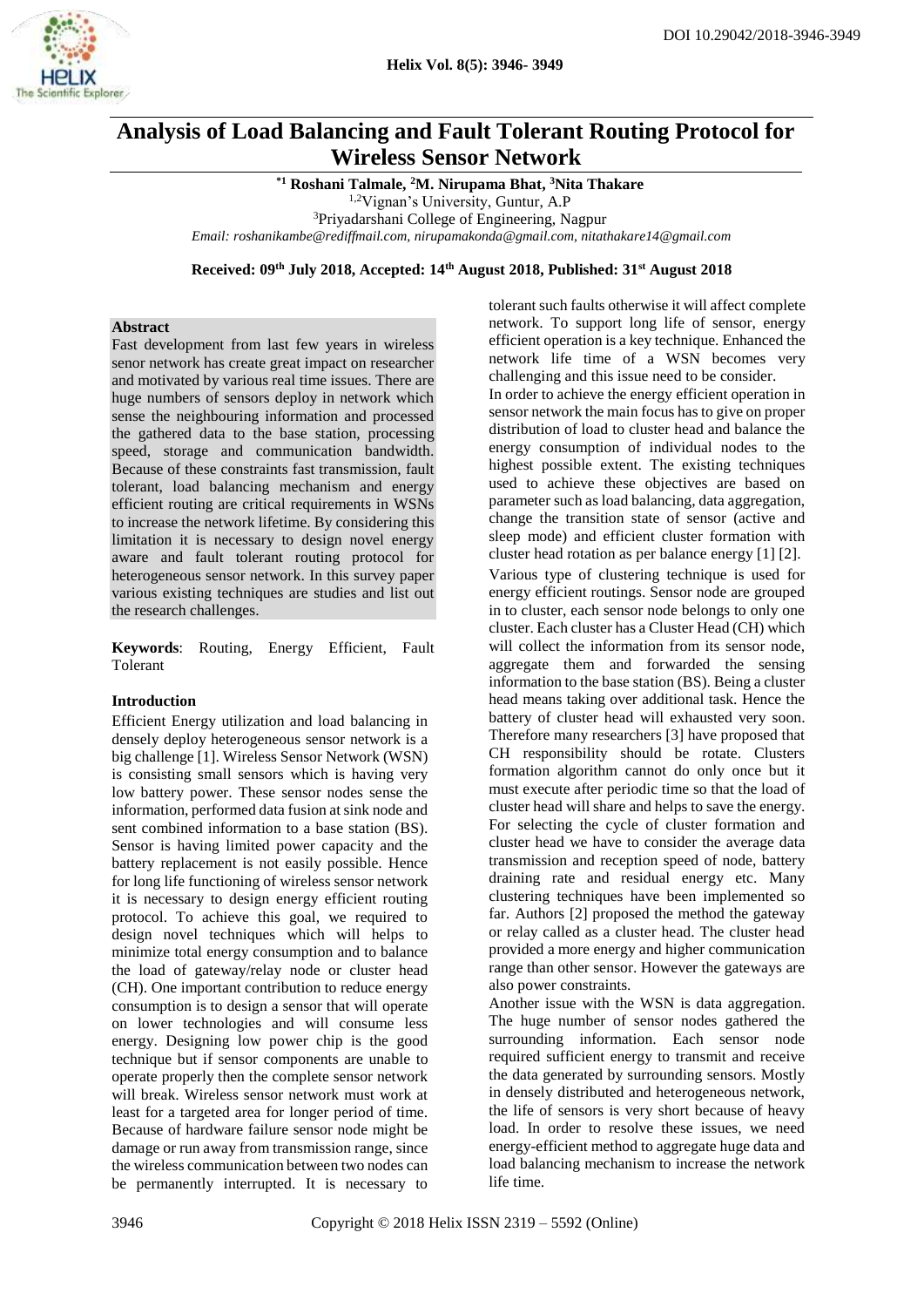There are few documents which worked to tackle the challenges of distributed sensor network related to efficient load balancing and fault tolerant with less energy consumption.

## **Literature Survey**

The various clustering techniques and routing protocols proposed in many literatures. The first protocols to implement clustering techniques which select the Cluster Head on periodic rotation basis is LEACH [4] protocol. In this method it assumes that all the nodes can communicate with the CH (BS) and share information to each other. It minimizes transmission range within cluster and save energy. The parameter consider for selection of cluster head is signal strength and distance of particular sensor node from the base station.

Many authors have proposed the selection of cluster head (CH) is based on remaining residual energy with that particular sensor node. Second parameter is amount of traffic can be handling, number of neighboring node and density of network. Cluster Head rotation is performed by using IEEE 802.15.4 LR WPAN protocol [3]. Clustering is performed only at the initial stage and it will not change for particular time period. Dead time is calculated and overhead is minimizing. In case of CH fails, the other sensor node will notice that there is no cluster head to synchronize the data. After a predefine time slot, sensor report to BS and assign orphaned node to the cluster. Assign new orphaned node will increase the traffic. In such case BS will monitor the traffic. The issue with this technique is sensor node has to wait for predefined time and then it is informed to BS, since it will create a delay in transmission of sensed data.

In [5] authors proposed distributed and hybrid clustering algorithm which is energy efficient. It calculates the energy of each node and selects the cluster head which is having more energy. Load balancing is performed by rotating cluster head. But by repeated selections of cluster head more energy can be consume.

The author [6] presented a method based on Treelet-Based Clustered. Tree structure is constructed and cluster head is always a root of the tree. Shortest distance node from cluster head becomes the child of a tree. Cluster head is having more power of transmission and energy than the other node.

Energy balanced routing protocol (GSTEB) proposed by author in [7]. In proposed system BS assign a root node. Path information and ID is broadcast by base station to create a new path from sensor node. In proposed techniques topology remain same until the root dies. Once the root dies then new tree is constructed.

The authors [8] presented dual path geographic routing aim to design geographic routing to transfer the data by passing the routing hole. In this technique the forwarder list is prepared. It prepared two different forward lists to transfer the data to

destination in case of node failure. This is based on the assumption that the nodes are aware about the actual and alternate virtual location which can be calculated using Global Positioning Service. While transferring the data if there is no node in the relay region of the current forwarder list then introduce a random shift to continue the data delivery. The proposed algorithm is focus on energy efficiency but no energy balancing is addressed in routing phase. To enhance the network lifetime node balancing plays very important role.

In [9][10] authors suggested PSO encoding scheme. It selects an energy efficient path by considering transmission distance from sensor node to base station and amount of data available. The selected path is energy efficient but not energy balanced because path is remains static throughout the network lifetime. Some cluster head face the problem of heavy routing load and deplete their energy very soon. The authors apply the clustering techniques to form the cluster by considering routing over head of the CHs for the selected path and assign least number of sensor nodes to the heavily loaded CH for balancing the load. This may slightly reduce the energy consumption of cluster head. The proposed method setup the route and forms clusters. The Base Station first construct a hop tree where each gateway is assign a hop value to set up the route. To identify the next hope from each CH the cluster is formed by using the final route setup. In this paper fault tolerant is detected by gateway if it does not receive any information. After the detection of the gateway failure, the gateway broadcast the HELP message to all sensors. All other node is sending the reply message with hope count and residue energy to the CH. The algorithm selects new cluster head with value n-1.This approach is focus only on gateway failure but in case if other than CH node will fail then the delay occurs in transmission. The author proposed distributed data aggregation Technique to combine the collected data from sensor nodes [10]. This algorithm combines the incoming messages at sink node and transfer the combined one to base station but at the same time it required extra memory and high computation power. This method is not suitable for densely deploy sensors node. Sensor nodes gathered huge amount of redundant data. For data aggregation similar type of packets from multiple sources can be combined so that the number of transmissions is reduced. The author proposed data aggregation technique that has been implemented to achieve energy efficiency operation and optimized data transfer using routing protocols. Data compression and signal processing techniques can also be used for data summarization. Data aggregation is important parameter which will reflect on less energy consumption processing by avoiding duplicate transmission .It is an efficient method to balance the load of sensors and required less energy by eliminating repeated transmissions.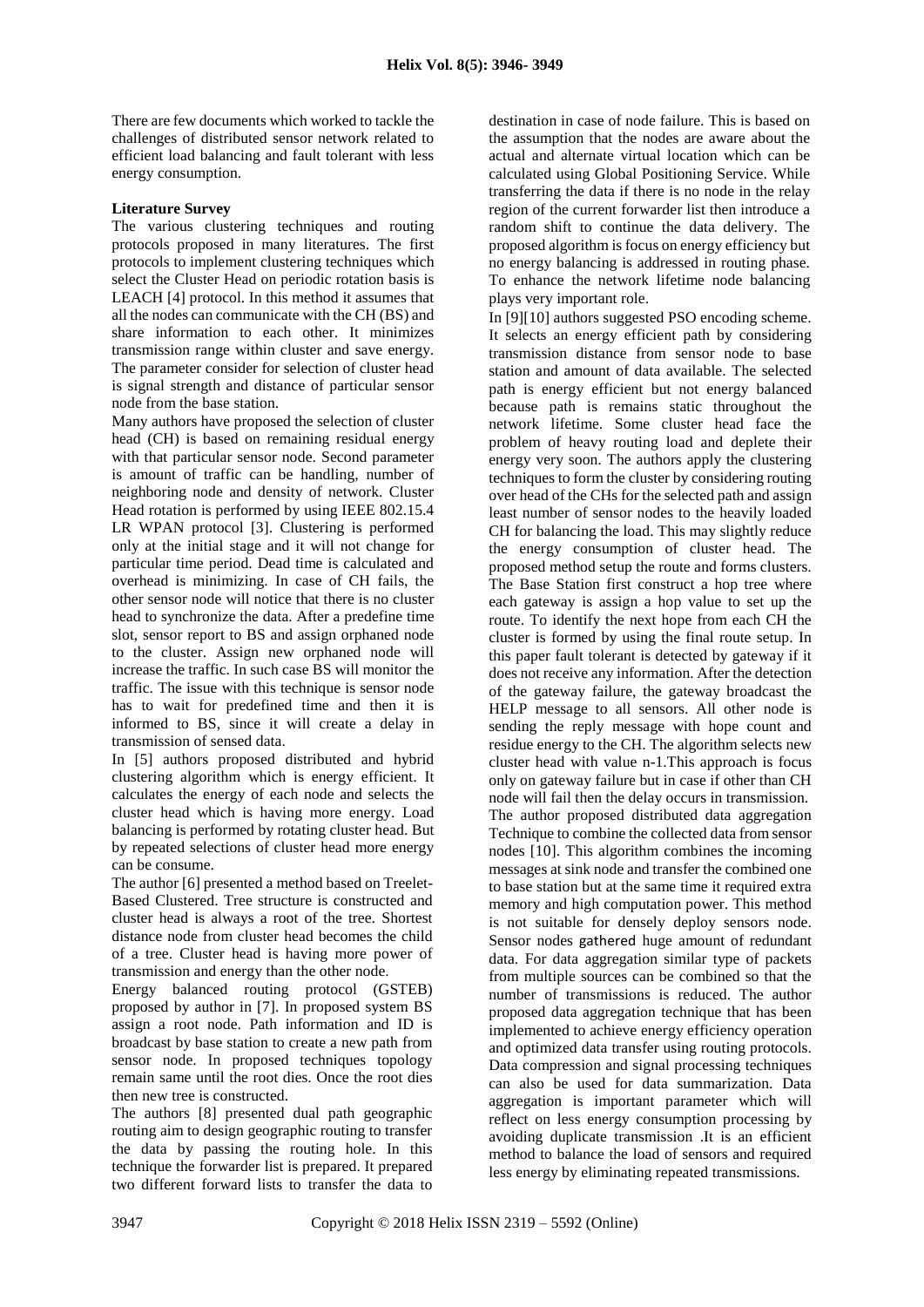In wireless sensor network data fusion is an efficient technique to avoid repeated transmission. By avoiding repeated transmission of data energy consumption can be minimize and the utilization of wireless channel will be improved, but on other hand energy is also consumed while performing data aggregations. So designing efficient and reasonable data aggregation algorithm is one of the most important research fields to enhance the energy aware routing in WSNs' performance. A novel data aggregation algorithm Dynamic Queue Data Aggregation is proposed by author in [11]. This technique is based on the hierarchical routing algorithm. A dynamic queue is defined in every sensor node to store history messages transmitted by this node, when new message is received then it will examine whether the message is duplicate or not.

In [12] authors proposed Location Aware Data Clustering (LABDC) algorithm. The designed model minimizes the number of transmissions and its cost. One of the issues in this algorithm is that it is efficient in highly correlated sensor. Cheng Zhao et. al. proposed data aggregation on Treelet Based Clustered for Wireless Sensor Networks, which implement data fusion and cluster formation techniques using tree based method. Load balancing issue is not considering in both cases.

| <b>Authors</b>                           | Techniques<br>used                                                                      | Advantages<br>in WSN                                                                    | Limitations                                                                                                                       |
|------------------------------------------|-----------------------------------------------------------------------------------------|-----------------------------------------------------------------------------------------|-----------------------------------------------------------------------------------------------------------------------------------|
| Haiying<br>Shen<br>et.al.[2]             | Consider<br>gateway/relay<br>as a cluster<br>head                                       | Alternate<br>routing path<br>is available in<br>case of node<br>failure                 | Cluster formation is<br>based on shortest<br>distance. Energy<br>balance issue is not<br>considered                               |
| Hamidre<br>za<br>Tavakoli<br>et. al. [3] | Cluster head<br>selection is on<br>rotation basis<br>by<br>considering<br>energy factor | Load<br>Balancing<br>issue is<br>implemented                                            | In case of node<br>failure alternate path<br>is not available in<br>advanced. It find<br>alternate path once<br>fault is detected |
| $O.Y$ ouni<br>s and S.<br>Fahmy<br>[5]   | Hybrid<br>energy<br>efficient &<br>Distributed<br>techniques is<br>used                 | Cluster head<br>assign more<br>energy and<br>transmission<br>power                      | Because of heavy<br>load at cluster head<br>node exhausted soon                                                                   |
| Cheng<br>Zhao<br>et.al.[6]               | Tree based<br>clustering and<br>data<br>aggregation is<br>used                          | Avoid<br>repeated<br>transmission<br>and save<br>energy                                 | Cluster head is root<br>of the tree and<br>distance is consider<br>as a parameter to<br>construct the not<br>energy of node       |
| Zhao<br>Han et.<br>al. [7]               | Energy<br>balance<br>routing tree is<br>used                                            | Load<br>balancing<br>techniques is<br>used                                              | Strategy remains<br>same until root node<br>die.                                                                                  |
| Md<br>Azharud<br>din et.al.<br>[9][10]   | Distributed<br>energy<br>balanced<br>algorithm is<br>used                               | <b>Selects</b><br>energy<br>efficient path<br>by<br>considering<br>shortest<br>distance | Selected path is<br>energy efficient but<br>not energy balanced.<br>Selected path is<br>remain static                             |

**Table1: Comparisons of Energy Efficient Routing Techniques**

Summary: Table 1 shows the comparative study of energy efficient routing techniques for WSNs. Many authors has been taken extensive efforts to design a protocol which is suitable for energy efficient load balancing and fault tolerant routing in WSNs, still there are some scope to enhance the performance and generate effective solutions to fault tolerant and energy aware routing which will helps to improve the quality of service for sensor network.

### **Discussion**

In real time applications, it is highly important to deliver a data to the destination within a certain period of time span from the time it is sensed or collected; otherwise unable to take realistic decisions. Therefore fast transmission of data from source to destination is another condition for timeconstrained applications. However, in many papers, energy conservation is considered relatively more important than the quality of data sent. As the energy gets discharge, the network may reduce the quality of the results. In order to focus on these issues we required energy-aware routing protocols to fulfill the target.

Although the performance of the existing protocols [12] [13] is efficient in terms of energy efficiency, still more focus would be needed to address the issues like fast data transmission in real-time applications, Efficient Energy-aware routing, fault tolerant routing. Another issue for routing protocols is the consideration of node mobility. In real time application there might be situations where the base stations and possibly the sensors are in mobile state. In such a scenario, the rapid update of the position of the cluster head and the sensor nodes is required. Design an innovative and energy efficient routing techniques is needed in order to handle the overload of mobility and topology changes in such heterogeneous and dynamic sensor environment. This inspires to outline a novel and efficient algorithm for better use of energy, fault tolerant and load balancing in WSN. In this paper various existing energy saving and fault tolerant techniques for WSN are studied and some research challenges related to the adoption of existing and traditional techniques are listed out.

#### **Conclusion**

We have presented a comprehensive analysis of existing techniques based on energy aware load balancing for WSNs. All analysed techniques are focus on performance parameter such as network lifetime, efficient data routing, quality of service with data accuracy and less energy consumption for homogeneous as well as heterogeneous network. It is observed that by considering the limitation of WSN it is very challenging to upgrade the quality of service of WSNs with respect to less energy consumption. This inspires to propose a novel energy efficient routing technique which will give more focus on dynamic energy management in case of fault tolerant in heterogeneous networks.